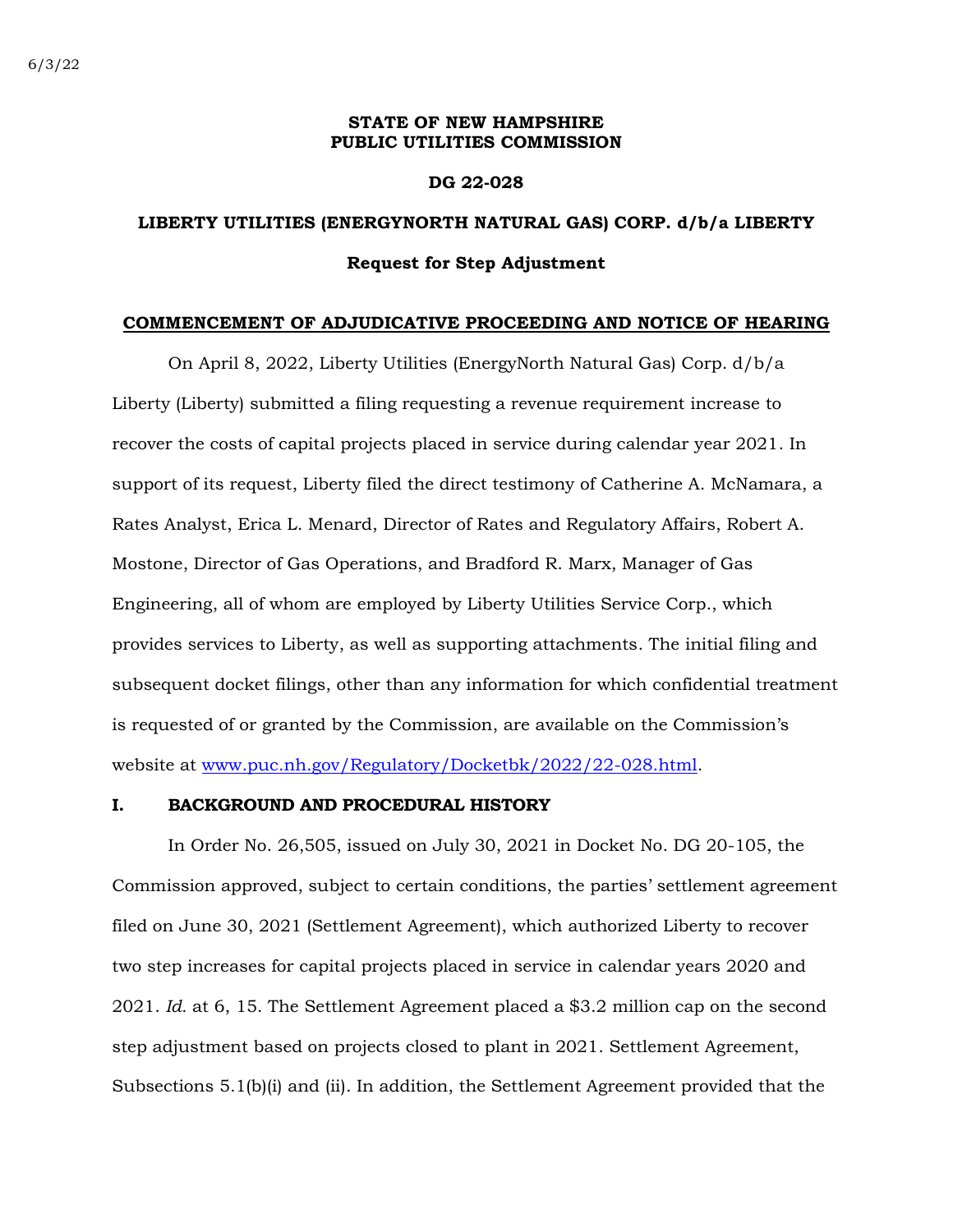second step adjustment "shall be subject to Staff audit and reconciliation based on the results of the audit, as approved by the Commission." *Id.*, Subsection 5.4. Pursuant to Subsection 3.2 of the Settlement Agreement, Liberty was required to file an updated depreciation study by May 1, 2022 as part of the second step adjustment review.

The deadline for Liberty's second step adjustment filing was April 8, 2022, for rates effective August 1, 2022. *Id.*, Subsection 5.2. In its April 8 initial filing, Liberty requested a revenue requirement increase in the amount of \$3.2 million. On May 2, 2022, Liberty submitted additional direct testimony of Catherine A. McNamara and Erica L. Menard, which presented the depreciation study and updated the second step adjustment calculation. As a result of Liberty's proposed changes to depreciation rates, there would be a \$660,216 reduction to depreciation expense, so that Liberty now requests a revenue requirement increase in the amount of \$2,539,784. Direct Testimony of Catherine A. McNamara and Erica L. Menard, April 29, 2022, at Bates Page 9.

#### **II. ISSUES PRESENTED**

The filing presents, *inter alia,* the following issues: whether Liberty's second step adjustment is consistent with the terms of the Settlement Agreement; whether the capital projects Liberty constructed in calendar year 2021 were prudent, and used and useful, as required by RSA 378:28; whether Liberty appropriately calculated the proposed revenue requirement related to 2021 capital expenditures; and whether the resulting rates are just and reasonable, as required by RSA 374:2, and RSA 378:5 and :7. Accordingly, an adjudicative proceeding will be convened to address these issues.

The Commission will be conducting any hearings scheduled in this matter in person. The Commission will consider requests to conduct hearings using a hybrid format to permit remote participation by a specific individual only if the Commission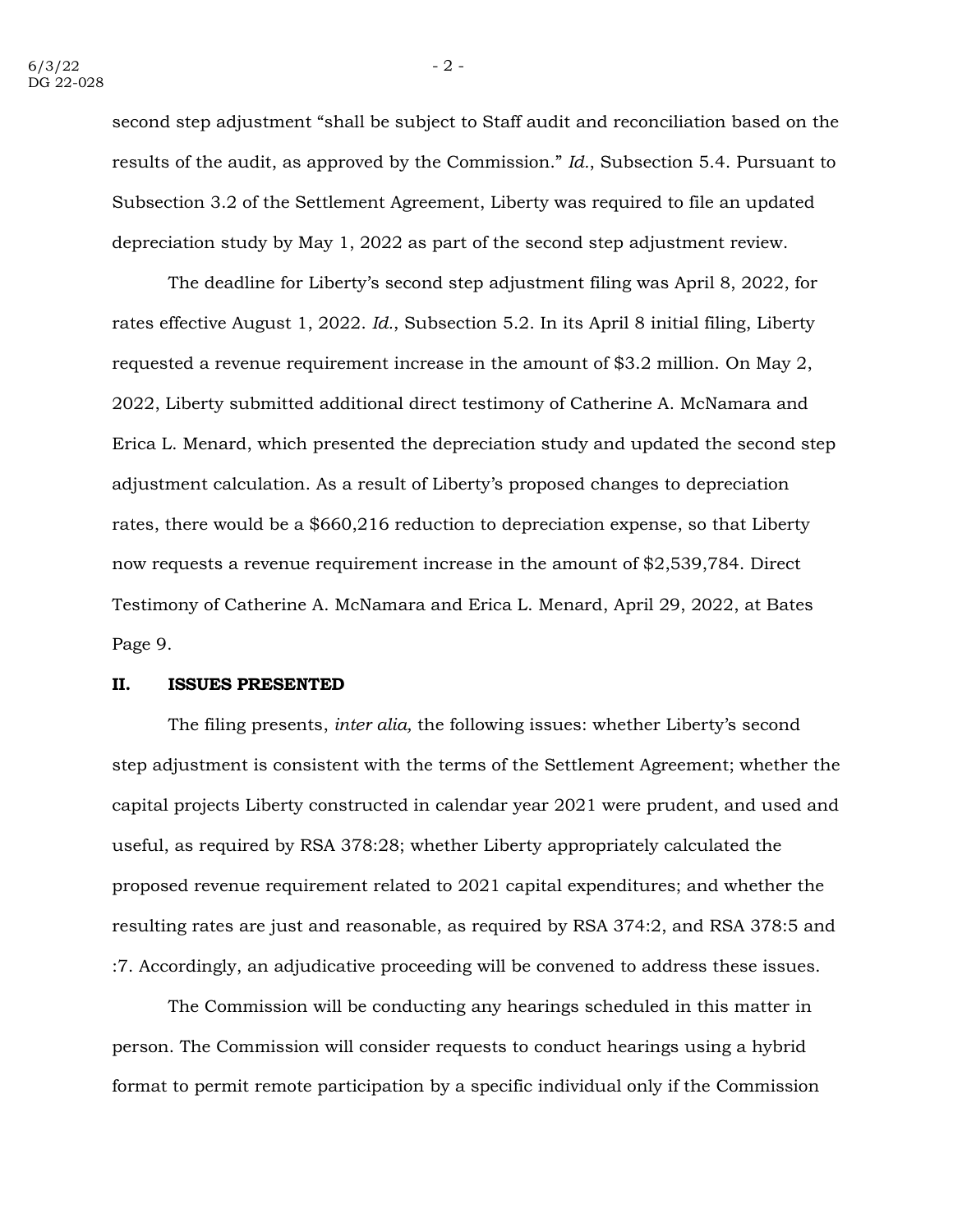has determined that a sufficient reason has been provided for why that individual would be unable to attend in person. Any party requesting that a specific individual be permitted to participate remotely should file a written request with the Commission's Clerk's Office no later than fifteen (15) days prior to the prehearing conference or hearing date. If the Commission determines that one or more individuals will be permitted to appear remotely, then individuals in the Commission's hearing room, including the Commissioners, will be broadcast on a web-enabled platform.

### **Based upon the foregoing, it is hereby**

**ORDERED**, that an adjudicative proceeding be commenced for the purpose of reviewing and resolving the foregoing issues pursuant to RSA chapter 541-A, RSA 378:28, RSA 374:2, and RSA 378:5 and :7, and the Commission's procedural rules; and it is

**FURTHER ORDERED**, that the Commission will hold a hearing in this matter at its offices located at 21 S. Fruit St., Suite 10, Concord, New Hampshire, on July 12, 2022, at 1:30 p.m. Three hours shall be allotted for this hearing; and it is

**FURTHER ORDERED**, that any entity or individual may petition to intervene and seek to be admitted as a party in this proceeding. Each party has the right to have an attorney represent the party at the party's own expense; and it is,

**FURTHER ORDERED**, that, consistent with N.H. Admin. R., Puc 203.17 and Puc 203.02, any entity or individual seeking to intervene in the proceeding shall file with the Commission a petition to intervene with copies sent to Liberty and any other parties on the service list, on or before June 24, 2022. The petition shall state the facts demonstrating how the petitioner's rights, duties, privileges, immunities, or other substantial interests may be affected by the proceeding, consistent with N.H. Admin. R., Puc 203.17; and it is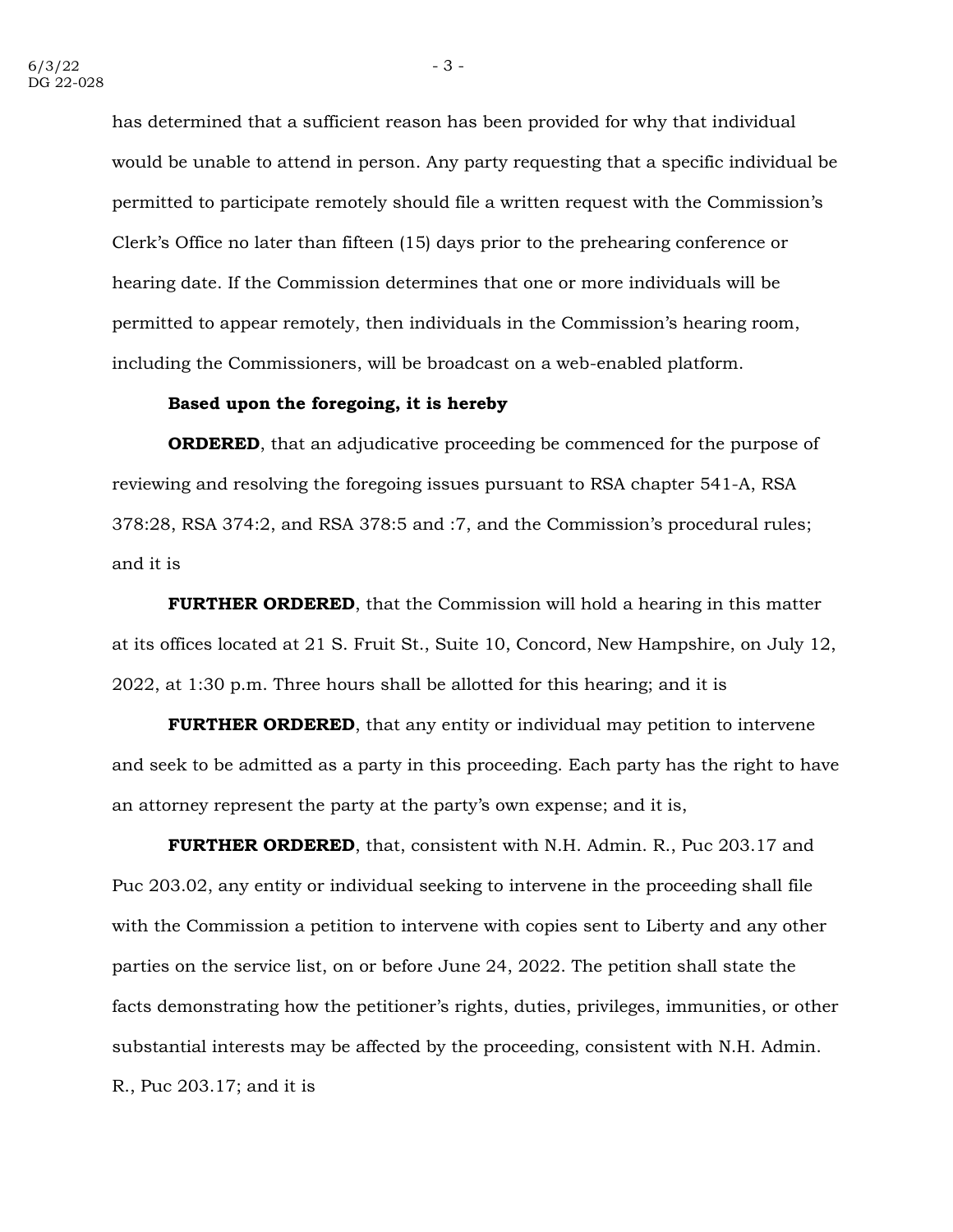**FURTHER ORDERED**, that any party objecting to a petition to intervene make said objection on or before July 5, 2022; and it is

**FURTHER ORDERED**, that parties shall file any proposed exhibits, written testimony, motions, or other documents intended to become part of the record in this proceeding with the Commission. Pursuant to the secretarial letter issued on March 17, 2020, which is posted on the Commission's website at

[https://www.puc.nh.gov/Regulatory/Secretarial%20Letters/20200317-SecLtr-Temp-](https://www.puc.nh.gov/Regulatory/Secretarial%20Letters/20200317-SecLtr-Temp-Changes-in-Filing-Requirements.pdf)[Changes-in-Filing-Requirements.pdf,](https://www.puc.nh.gov/Regulatory/Secretarial%20Letters/20200317-SecLtr-Temp-Changes-in-Filing-Requirements.pdf) all Commission rules requiring the filing of paper copies are suspended until further notice. Parties may elect to submit any filing in electronic form unless otherwise ordered by the Commission. Filings will be considered filed as of the time the electronic copy is received by the Commission; and it is

**FURTHER ORDERED**, that in order to have the hearing on the scheduled date, the New Hampshire Department of Energy (DOE) shall file a report from DOE Audit Division Staff showing the results of an audit of the costs proposed for recovery in this proceeding by July 5, 2022; and it is

**FURTHER ORDERED**, that routine procedural inquiries may be made by contacting the Commission's Clerk's Office at (603) 271-2431 or [ClerksOfffice@puc.nh.gov.](mailto:ClerksOfffice@puc.nh.gov) All requests to the Commission should be made in a written pleading filed with the Commission. Unless otherwise authorized by law, *ex parte* communications are prohibited; and it is

**FURTHER ORDERED**, that pursuant to N.H. Admin. R., Puc 203.12, Liberty shall notify all entities and individuals desiring to be heard at this hearing by publishing a copy of this order of notice on its website no later than two business days after the date of issue, such publication to be documented by affidavit filed with the Commission on or before June 17, 2022. In addition, the Clerk shall publish this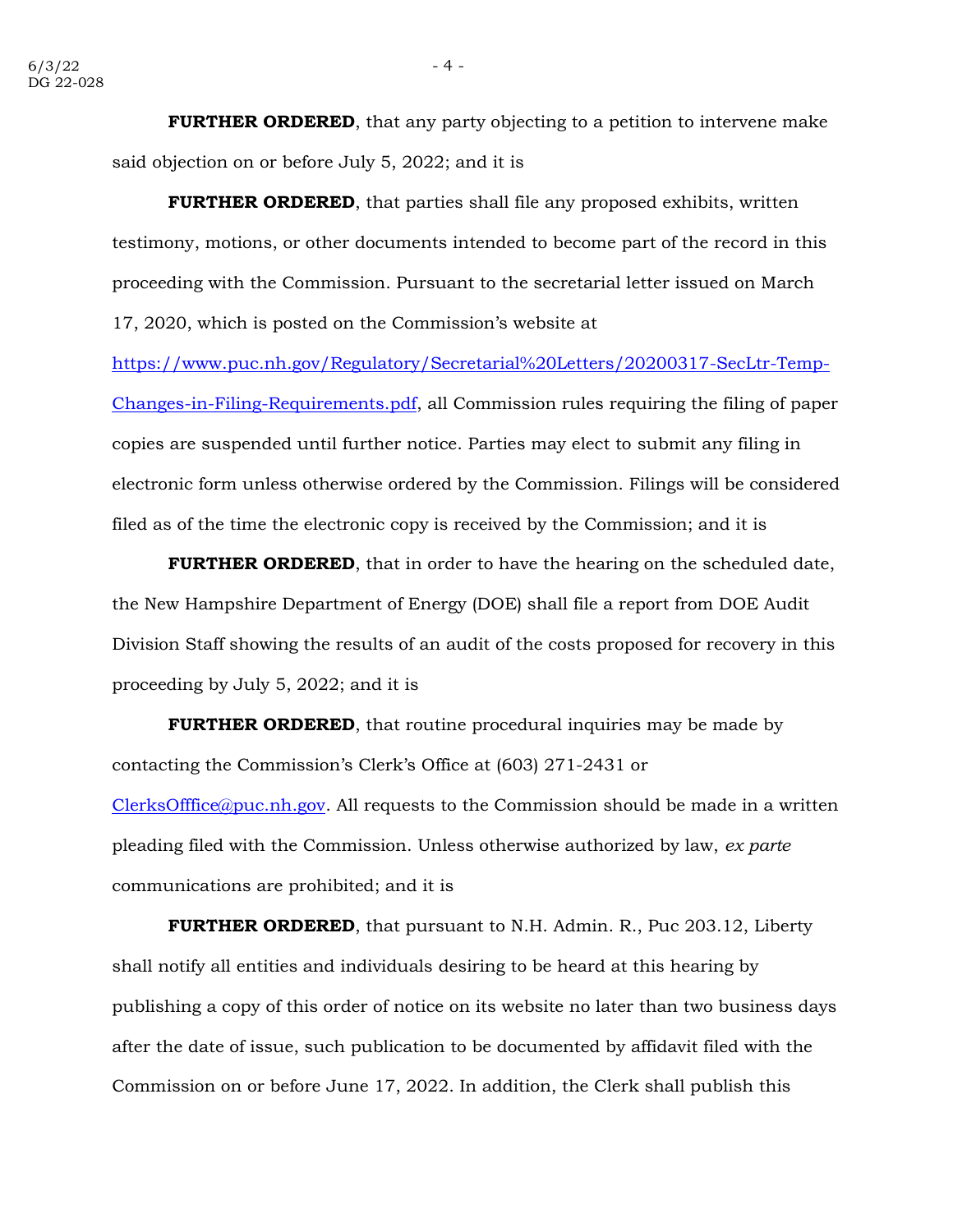order of notice on the Commission's website no later than two business days after the

date of issue; and it is

**FURTHER ORDERED,** that any hearings in this matter shall be conducted in

accordance with the attached hearing guidelines.

So ordered, this third day of June, 2022.

NIEI Daniel C. Goldner Carleton B. Simpson Chairman Commissioner

Individuals needing assistance or auxiliary communication aids due to sensory impairment or other disability should contact the NHPUC, 21 S. Fruit St., Suite 10, Concord, New Hampshire 03301-2429; 603-271-2431; TDD Access: Relay N.H. 1-800-735-2964. Notification of the need for assistance should be made one week prior to the scheduled event.